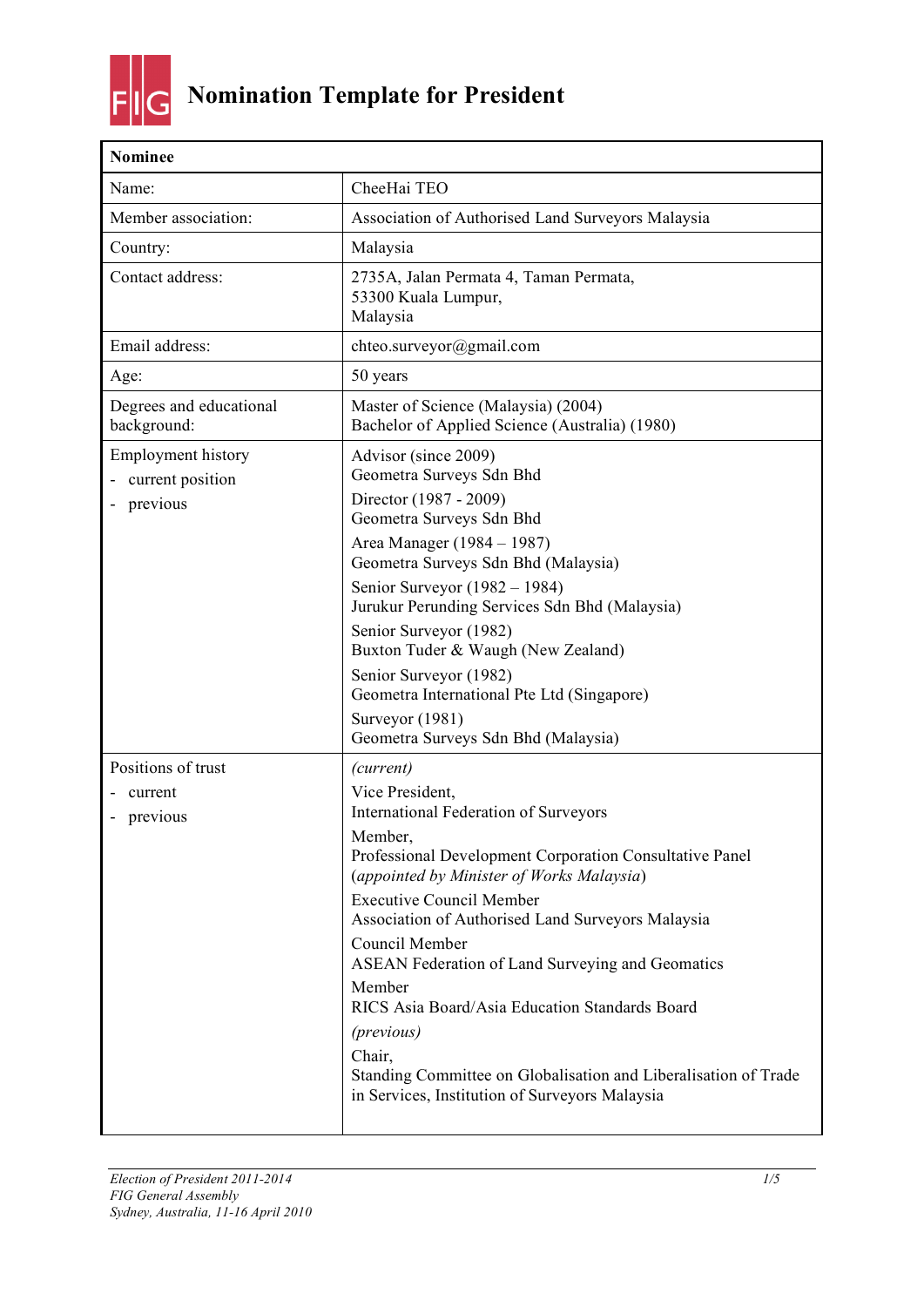

| Why I want to be the President<br>of FIG | Recognizing the importance of working collaboratively and<br>collectively to enhance the relevance and eminence of the<br>surveying profession internationally, regionally and locally, it is<br>my firm belief that past involvement in professional surveying<br>learned bodies, including leadership positions has prepared me<br>sufficiently to embrace this challenge to work collaboratively with<br>all that the profession embraces to further advance the profession-<br>of-our-choice. |
|------------------------------------------|---------------------------------------------------------------------------------------------------------------------------------------------------------------------------------------------------------------------------------------------------------------------------------------------------------------------------------------------------------------------------------------------------------------------------------------------------------------------------------------------------|
| <b>Nominees statement</b>                |                                                                                                                                                                                                                                                                                                                                                                                                                                                                                                   |
| Field of surveying discipline            | Land and Hydrographic Surveying                                                                                                                                                                                                                                                                                                                                                                                                                                                                   |
|                                          | Member,<br>Task Force on Mutual Recognition of Qualifications                                                                                                                                                                                                                                                                                                                                                                                                                                     |
|                                          | Member,<br>Task Force on Governance Structure<br>Member,<br>Nominations Review Group                                                                                                                                                                                                                                                                                                                                                                                                              |
| Other activities in FIG                  | National Delegate to FIG<br>$(1999 - 2009)$                                                                                                                                                                                                                                                                                                                                                                                                                                                       |
| previous                                 | (previous)<br>nil                                                                                                                                                                                                                                                                                                                                                                                                                                                                                 |
| Positions in FIG<br>current              | (current)<br>Vice President $(2009 – 2012)$                                                                                                                                                                                                                                                                                                                                                                                                                                                       |
|                                          | Secretary General (1993 - 1994)<br>Institution of Surveyors Malaysia                                                                                                                                                                                                                                                                                                                                                                                                                              |
|                                          | Treasurer (1994 – 1995)<br>Association of Authorised Land Surveyors Malaysia                                                                                                                                                                                                                                                                                                                                                                                                                      |
|                                          | Secretary General (1995 – 1999)<br>Association of Authorised Land Surveyors Malaysia                                                                                                                                                                                                                                                                                                                                                                                                              |
|                                          | President $(1999 - 2000)$<br>Institution of Surveyors Malaysia                                                                                                                                                                                                                                                                                                                                                                                                                                    |
|                                          | Member, National Economic Consultative Council II (1999 –<br>2000)(Appointed by Prime Minister of Malaysia)                                                                                                                                                                                                                                                                                                                                                                                       |
|                                          | Professional Services Development Corporation<br>(Appointed by Minister of Finance Malaysia)<br>Vice President $(2000 - 2002)$<br>Association of Authorised Land Surveyors Malaysia                                                                                                                                                                                                                                                                                                               |
|                                          | Secretary General $(2003 – 2005)$<br><b>ASEAN Federation of Land Surveying and Geomatics</b><br>Director $(2002 - 2004)$                                                                                                                                                                                                                                                                                                                                                                          |
|                                          | Member, Land Surveyors Board Malaysia (2003 – 2005)<br>(Appointed by Minister of Land and Cooperative Development)                                                                                                                                                                                                                                                                                                                                                                                |
|                                          | Member, Land Surveyors Board Malaysia (2005 – 2009)<br>(Appointed by Minister of Natural Resources and Environment<br>Malaysia)                                                                                                                                                                                                                                                                                                                                                                   |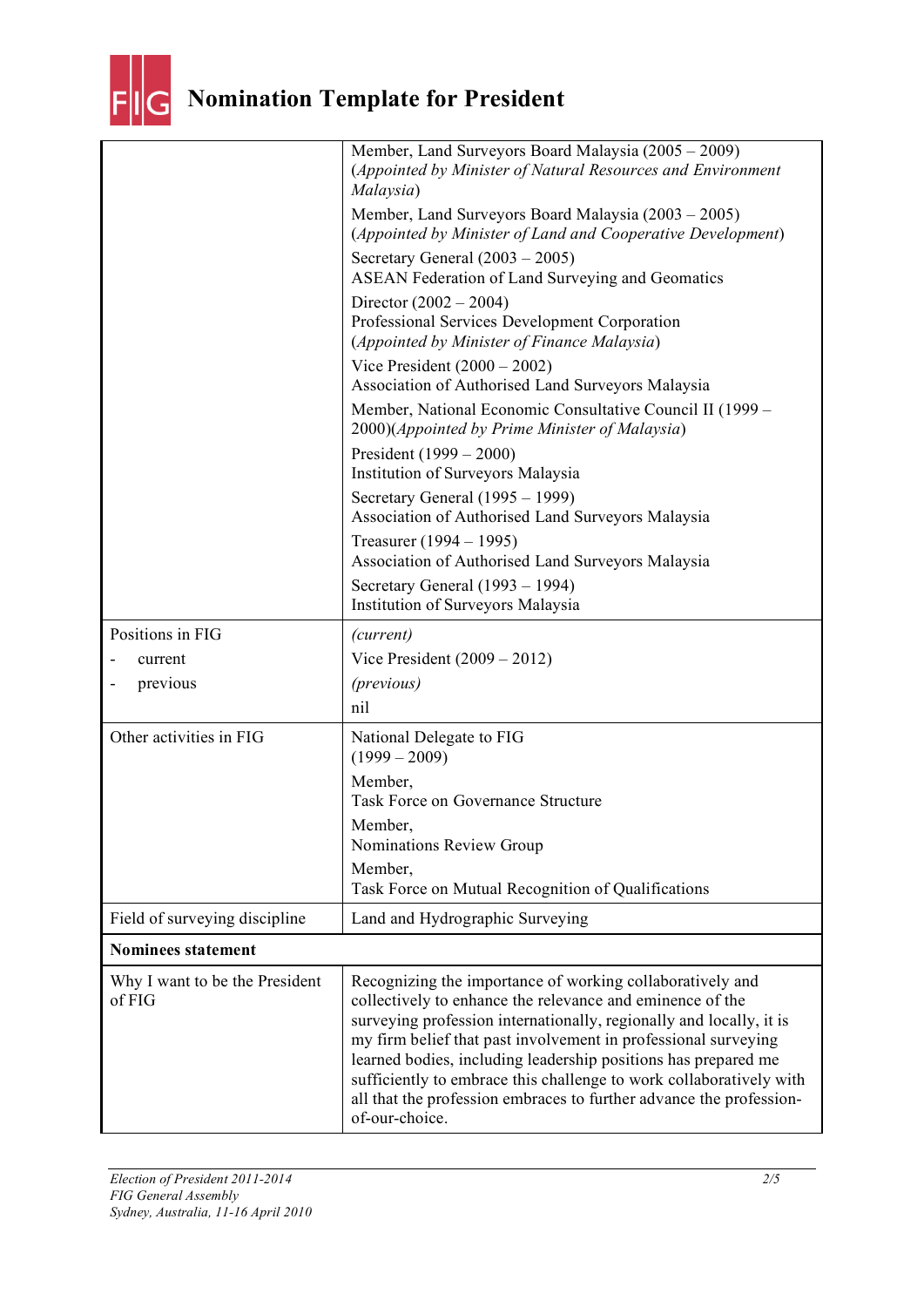

## **Nomination Template for President**

| What I can offer to FIG in<br>support of its aims and<br>objectives | I can offer FIG -                                                                                                                                                                                                                                                                                                                              |
|---------------------------------------------------------------------|------------------------------------------------------------------------------------------------------------------------------------------------------------------------------------------------------------------------------------------------------------------------------------------------------------------------------------------------|
|                                                                     | $\checkmark$ the passion and dedication to work collaboratively and<br>collectively to support the aims and objectives of FIG for common<br>good.                                                                                                                                                                                              |
|                                                                     | $\checkmark$ my 20 years of experience involving in the work of professional<br>learned bodies which included a vast spectrum of responsibilities in<br>varying capacities and positions.                                                                                                                                                      |
|                                                                     | $\checkmark$ a continuing and growing appreciation for and, understanding<br>of the value and importance to embrace diversity and multi-<br>culturality.                                                                                                                                                                                       |
| My key skills                                                       | Key experience included -                                                                                                                                                                                                                                                                                                                      |
|                                                                     | $\checkmark$ Planning, implementation and management of surveying<br>projects that encompass a variety of inter-related activities and<br>tasks;                                                                                                                                                                                               |
|                                                                     | $\checkmark$ Leadership in professional surveying organizations including<br>that of multiple surveying disciplines;                                                                                                                                                                                                                           |
|                                                                     | $\checkmark$ Development of policies and regulatory framework; and                                                                                                                                                                                                                                                                             |
|                                                                     | $\checkmark$ Trade in Professional Services Negotiations and Formulation of<br>Regional Mutual Recognition Arrangement.                                                                                                                                                                                                                        |
| Any other general comments                                          | As the world faces many challenges in this day and age/time, it is<br>incumbent on/that FIG addresses the many issues that arises within<br>its sphere of knowledge and influence.                                                                                                                                                             |
|                                                                     | Building on previous efforts of past councils and bureau is<br>paramount in ensuring that FIG continues to play its key and<br>significant role towards minimizing "future-tense" anxieties and<br>providing clarity through the continual process of building<br>competence, confidence and capacity within the profession-of-our-<br>choice. |

| <b>Nominator</b>                                 |                                                                                                                                                                                 |  |
|--------------------------------------------------|---------------------------------------------------------------------------------------------------------------------------------------------------------------------------------|--|
| Name of member association                       | Association of Authorised Land Surveyors Malaysia                                                                                                                               |  |
| Name and title of contact person                 | Hanafi Mamat<br>President                                                                                                                                                       |  |
| Contact address                                  | Association of Authorised Land Surveyors Malaysia<br>2721 Tingkat 1, Jalan Permata 4, Taman Permata<br>53300 Kuala Lumpur                                                       |  |
| Email address                                    | pejuta@streamyx.com(my                                                                                                                                                          |  |
| Nominator's statement                            |                                                                                                                                                                                 |  |
| Why the association wants to<br>nominate Nominee | The Association has been active since elected as the sole member<br>association from Malaysia and supports the aims and ideals of the<br>International Federation of Surveyors. |  |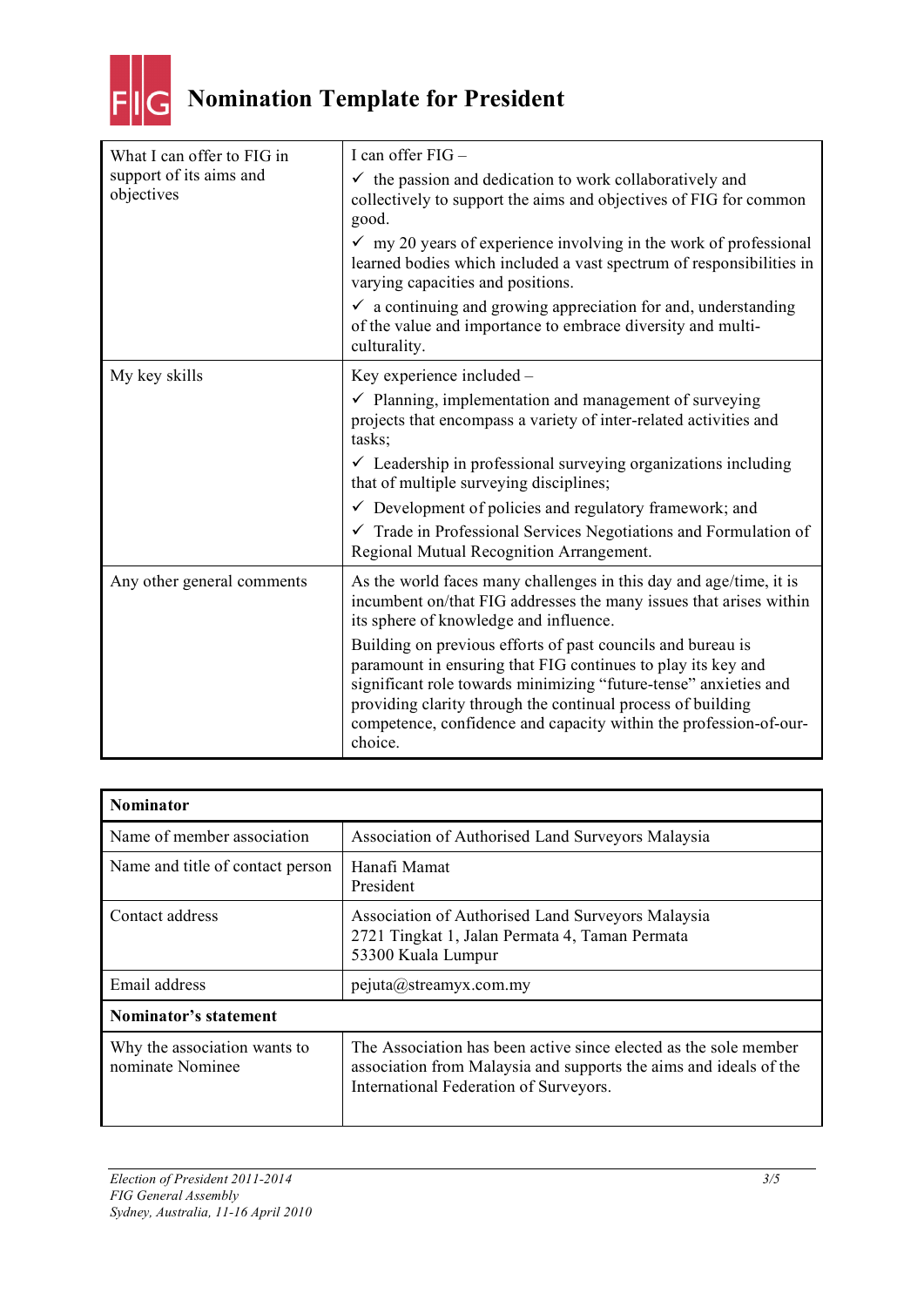

|                                                                           | The Association is very grateful to the FIG family for the honour<br>and trust when elevating our nominee, Mr. CheeHai TEO at the<br>Stockholm General Assembly to the post of Vice-President (2009 –<br>2012). The Association believes it is now ready to play a more<br>active role in FIG to ensure the continued relevance and eminence<br>of the surveying profession.                                                                                                              |
|---------------------------------------------------------------------------|-------------------------------------------------------------------------------------------------------------------------------------------------------------------------------------------------------------------------------------------------------------------------------------------------------------------------------------------------------------------------------------------------------------------------------------------------------------------------------------------|
|                                                                           | Mr. CheeHai TEO is eminently suited and qualified for the position<br>of President of FIG, having provided leadership in both local and<br>regional surveying associations/institutions. His experience alone<br>means that he would bring into the leadership of FIG, different and<br>important perspectives.                                                                                                                                                                           |
| Support the association can<br>offer the Nominee (financial and<br>other) | The nomination of Mr CheeHai TEO is a decision of the<br>Association. The Association as well as the country will be equally<br>honoured when he is elected and will thus provide him with the<br>requisite support including administrative as well as financial<br>support, to ensure a successful presidency.                                                                                                                                                                          |
| Any other comments                                                        | It must be noted that in Malaysia, Surveyors includes not only the<br>land and hydrographic surveyors, but also the property consultant<br>and valuation surveyors, quantity surveyors and construction cost<br>economist and building surveyors. Having helmed the Institution<br>of Surveyors Malaysia as President (during the turn of the<br>millennium), he will bring to FIG that understanding and ability to<br>work with the various surveying disciplines and its complexities. |
|                                                                           | In his practice, he works on projects with varying scopes and<br>complexities involving multi-disciplinary project teams and this<br>demonstrates his ability to understand and collaborate with not<br>only professionals from within the surveying profession like the<br>valuers, the quantity surveyors and the planners, but also allied<br>professionals like the engineers and architects.                                                                                         |
|                                                                           | Mr. CheeHai TEO continues to be consulted, due to his experience<br>and knowledge, in regional and bilateral trade negotiations by the<br>Malaysian Surveying Profession. His involvement in matters such<br>as these, will be an asset to FIG.                                                                                                                                                                                                                                           |